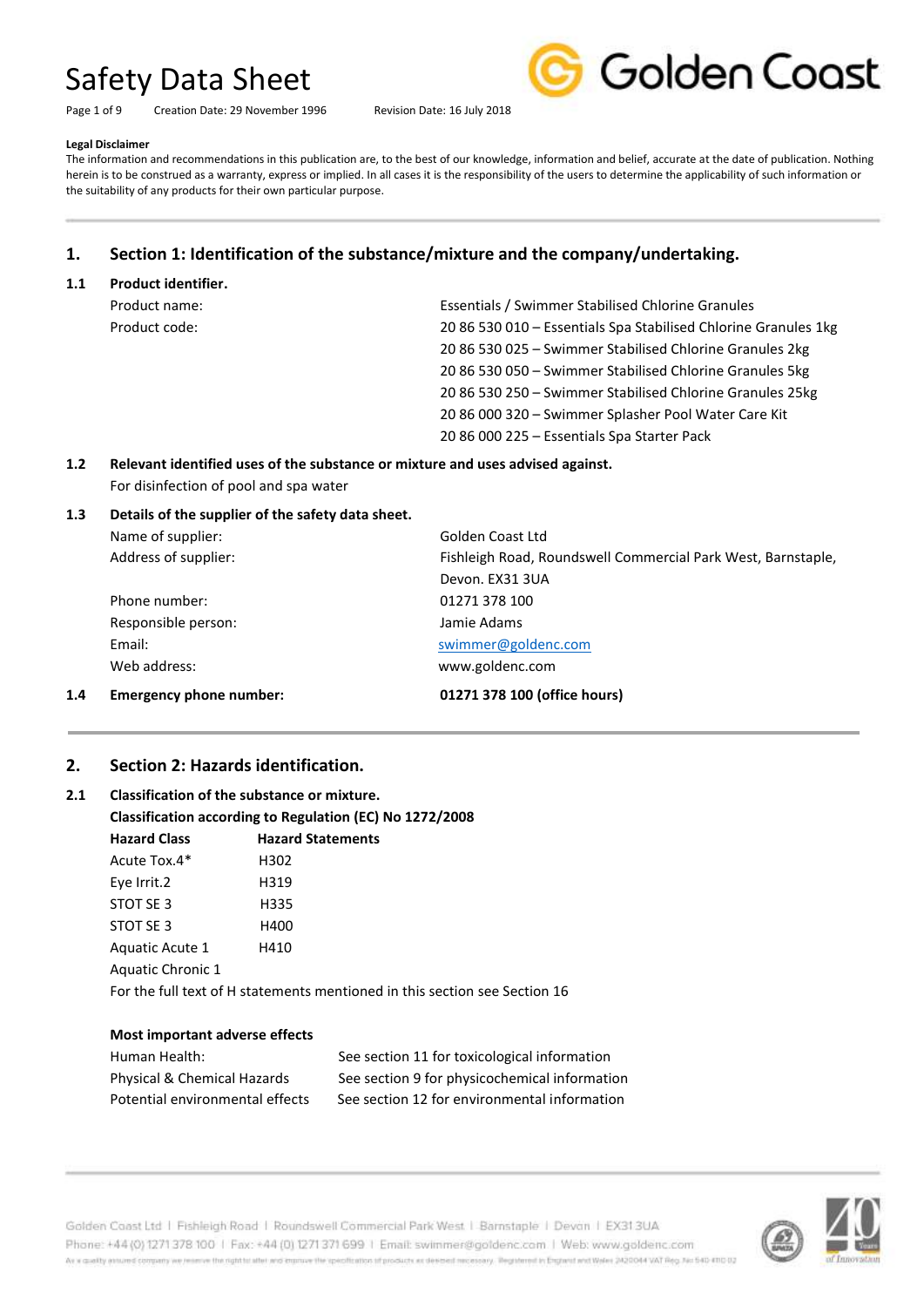Page 2 of 9 Creation Date: 29 November 1996 Revision Date: 16 July 2018



### **Legal Disclaimer**

The information and recommendations in this publication are, to the best of our knowledge, information and belief, accurate at the date of publication. Nothing herein is to be construed as a warranty, express or implied. In all cases it is the responsibility of the users to determine the applicability of such information or the suitability of any products for their own particular purpose.

#### **2.2 Label elements.**

| Labelling according to Regulation (EC) No 1272/2008 |                                                                                                       |  |
|-----------------------------------------------------|-------------------------------------------------------------------------------------------------------|--|
| Hazard symbols:                                     |                                                                                                       |  |
| GHS07                                               | GHS09                                                                                                 |  |
| Signal word:<br>Warning                             |                                                                                                       |  |
| Hazard statements:                                  | H302 - Harmful if swallowed                                                                           |  |
|                                                     | H319 - Causes serious eye irritation                                                                  |  |
|                                                     | H335 - May cause respiratory irritation                                                               |  |
|                                                     | H410 - Very toxic to aquatic life with long lasting effects.                                          |  |
|                                                     | EUH031 - Contact with acid liberates toxic gas                                                        |  |
|                                                     | EUH026 - Warning! Do not use together with other products. May release dangerous gases<br>(chlorine). |  |
| Precautionary statements:                           | P101 - If medical advice is needed, have product container or label at hand.                          |  |
|                                                     | P102 - Keep out of reach of children                                                                  |  |
|                                                     | P103 - Read label before use                                                                          |  |
|                                                     | P280 - Wear protective gloves/protective clothing/eye protection/face protection.                     |  |
|                                                     | P402 – Store in a dry place                                                                           |  |
|                                                     | P260 - Do not breathe dust                                                                            |  |
|                                                     | P301+P312 - IF SWALLOWED: Call a POISON CENTER or doctor/physician if you feel unwell.                |  |
|                                                     | P405 - Store locked up                                                                                |  |
|                                                     | P305+351+338 - IF IN EYES: Rinse continuously with water for several minutes. Remove contact          |  |
|                                                     | lenses if present and easy to do - continue rinsing.                                                  |  |
|                                                     | P273 - Avoid release to the environment                                                               |  |
|                                                     | P501 - Dispose of contents/container in accordance with legislation                                   |  |

#### **Hazardous components which must be listed on the label**

Sodium Dichloroisocyanurate Dihydrate

#### **2.3 Other hazards.**

PBT / vPvB: Not applicable

#### **3. Section 3: Composition/information on ingredients.**

#### **3.1 Substances.**

| Chemical nature:      |           | Granules                               |                              |  |
|-----------------------|-----------|----------------------------------------|------------------------------|--|
| <b>Chemical Name:</b> |           | Sodium Dichloroisocyanurate Dihydrate, |                              |  |
| CAS NO<br>EC No       |           | %                                      | H & S                        |  |
| 51580-86-0            | 220-767-7 | 100%                                   | H302, H319, H335, H400, H410 |  |

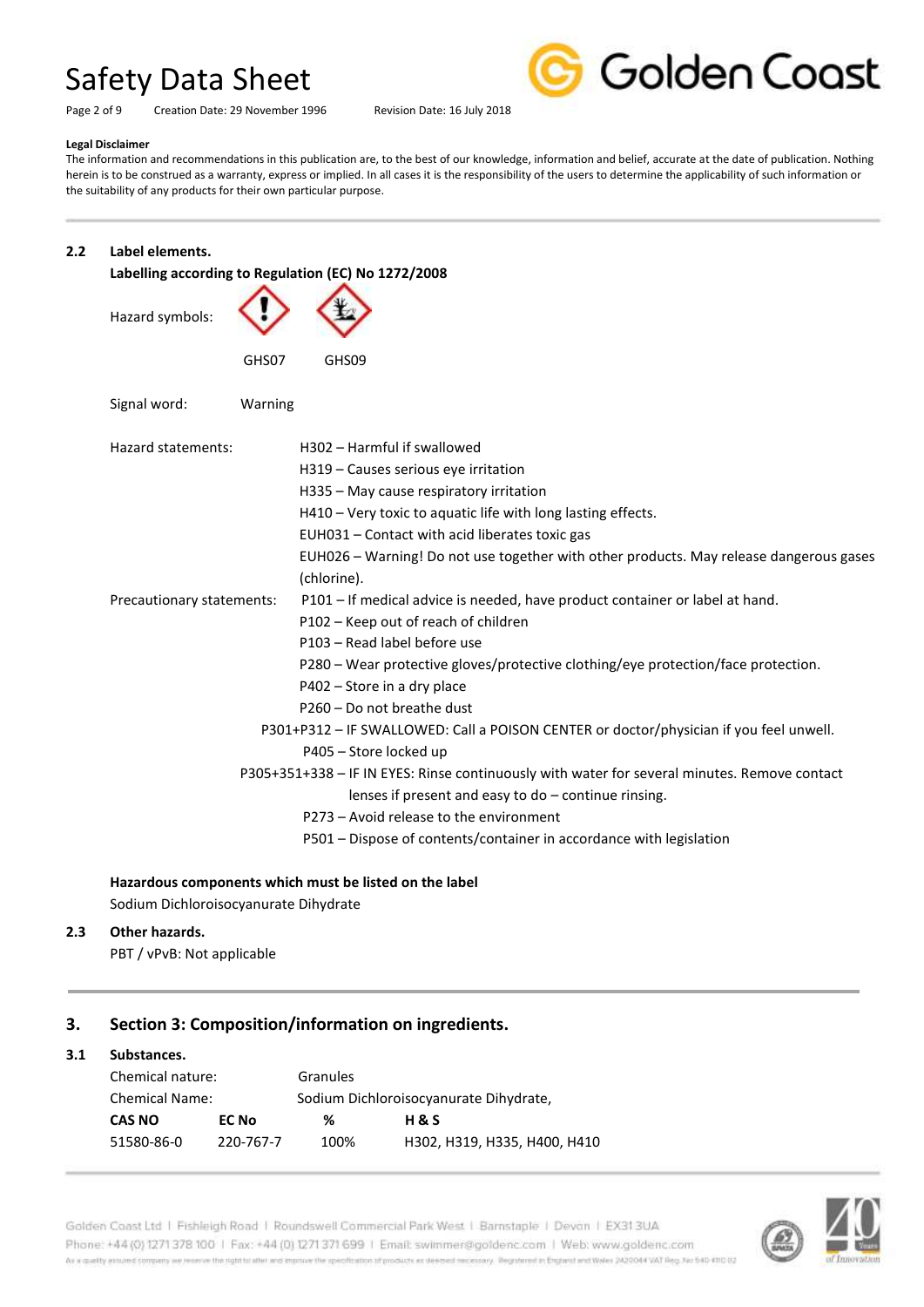Page 3 of 9 Creation Date: 29 November 1996 Revision Date: 16 July 2018



#### **Legal Disclaimer**

The information and recommendations in this publication are, to the best of our knowledge, information and belief, accurate at the date of publication. Nothing herein is to be construed as a warranty, express or implied. In all cases it is the responsibility of the users to determine the applicability of such information or the suitability of any products for their own particular purpose.

#### **4. Section 4: First aid measures.**

#### **4.1 Description of first aid measures.**

General Advice: Take off all contaminated clothing immediately

|     | If inhaled:              | Move to fresh air. Remove contaminated clothing and loosen remaining clothing. Keep at<br>rest until full recovered. If breathing is laboured and patient cyanotic (blue), ensure airways<br>are clear and have qualified person give oxygen through a facemask. If breathing has<br>stopped apply artificial respiration at once. In event of cardiac arrest, apply external cardiac<br>massage. Seek medical advice. In severe cases pulmonary oedema can be delayed by up to<br>48 hours. |
|-----|--------------------------|----------------------------------------------------------------------------------------------------------------------------------------------------------------------------------------------------------------------------------------------------------------------------------------------------------------------------------------------------------------------------------------------------------------------------------------------------------------------------------------------|
|     | In case of skin contact: | Drench the skin with plenty of water. Remove contaminated clothing and wash before<br>reuse. If large areas of the skin is damaged or if irritation persists seek medical attention.                                                                                                                                                                                                                                                                                                         |
|     | In case of eye contact:  | Rinse continuously with water for several minutes. Remove contact lenses if present and<br>easy to do – continue rinsing. Get medical attention.                                                                                                                                                                                                                                                                                                                                             |
|     | If swallowed:            | Clean mouth with water and drink afterwards plenty of water. Never give anything by<br>mouth to an unconscious person. Do NOT induce vomiting. Call a physician immediately.                                                                                                                                                                                                                                                                                                                 |
| 4.2 |                          | Most important symptoms and effects, both acute and delayed.                                                                                                                                                                                                                                                                                                                                                                                                                                 |
|     | Symptoms and effects:    | No further information available                                                                                                                                                                                                                                                                                                                                                                                                                                                             |

**4.3 Indication of any immediate medical attention and special treatment needed.** Treatment: Treat symptomatically

#### **5. Section 5: Firefighting measures.**

#### **5.1 Extinguishing media.**

|     | Suitable media:                                        | Water spray or fog (large quantities available)                                                                                                                                                                                                                                                  |
|-----|--------------------------------------------------------|--------------------------------------------------------------------------------------------------------------------------------------------------------------------------------------------------------------------------------------------------------------------------------------------------|
|     | Unsuitable media:                                      | No information available                                                                                                                                                                                                                                                                         |
| 5.2 | Special hazards arising from the substance or mixture. |                                                                                                                                                                                                                                                                                                  |
|     | Specific hazards:                                      | Oxidising agent. Not combustible, but will support combustion of other materials.<br>Decomposes upon heating liberating chlorine and oxygen. Heating can cause expansion<br>or decomposition leading to violent rupture of containers. If safe to do so, remove<br>containers from path of fire. |
| 5.3 | Advice for firefighters.                               |                                                                                                                                                                                                                                                                                                  |
|     | Protective equipment:                                  | Fire-fighters should wear full protective clothing and self-contained breathing apparatus<br>(SCBA). Thoroughly decontaminate fire-fighting equipment including all fire fighting<br>wearing apparel after the incident.                                                                         |
|     | Further information:                                   | Collect contaminated fire extinguishing water separately.                                                                                                                                                                                                                                        |

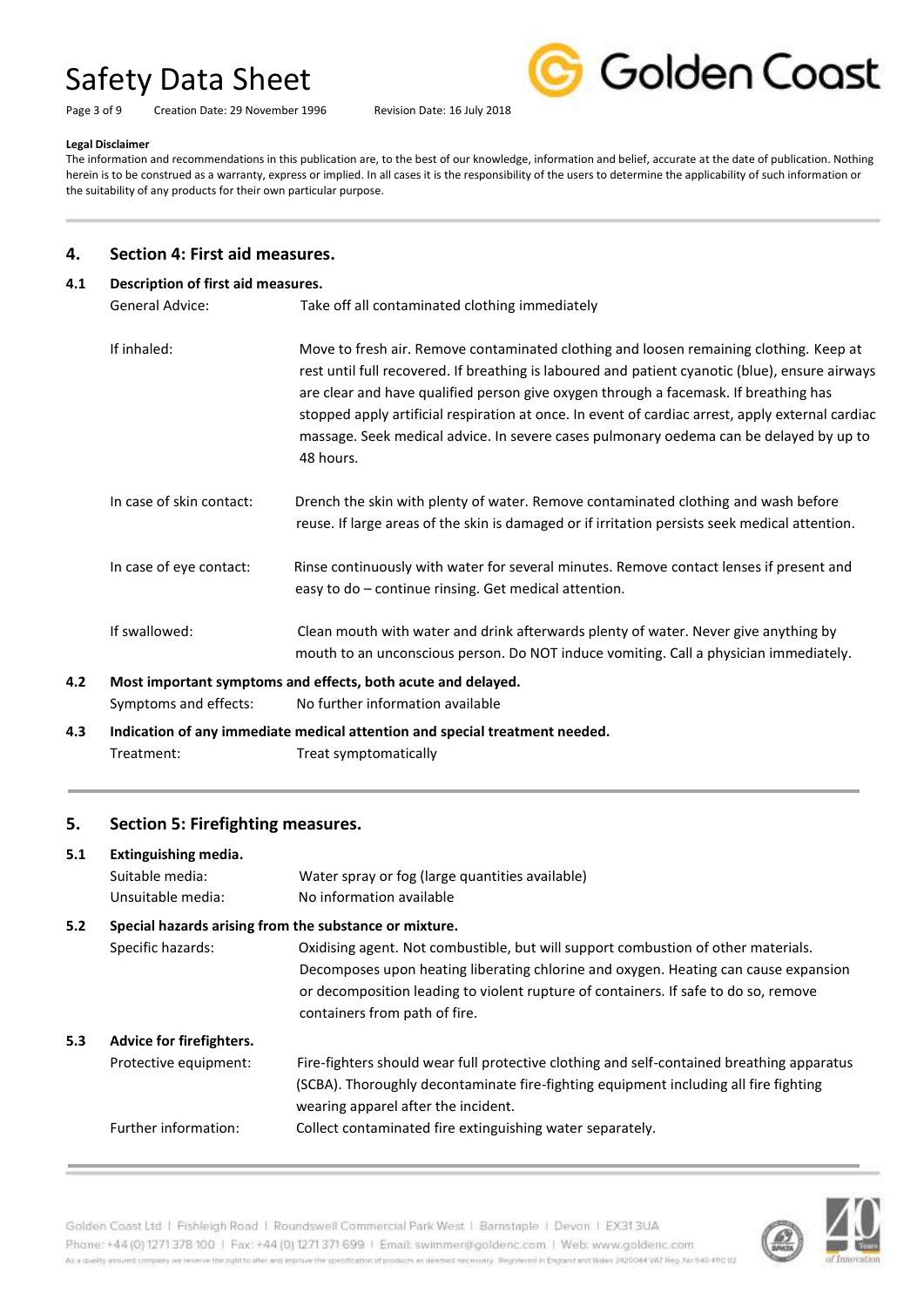Page 4 of 9 Creation Date: 29 November 1996 Revision Date: 16 July 2018



#### **Legal Disclaimer**

The information and recommendations in this publication are, to the best of our knowledge, information and belief, accurate at the date of publication. Nothing herein is to be construed as a warranty, express or implied. In all cases it is the responsibility of the users to determine the applicability of such information or the suitability of any products for their own particular purpose.

#### **6. Section 6: Accidental release measures.**

#### **6.1 Personal precautions, protective equipment and emergency procedures.**

Personal precautions: Use personal protective equipment. Provide adequate ventilation. For personal protection see section 8.

#### **6.2 Environmental precautions.**

Environmental precautions: Do not flush into surface water or sanitary sewer system.

Avoid subsoil penetration

If the product contaminates rivers and lakes or drains inform respective authorities. Local authorities should be advised if significant spillages cannot be contained.

#### **6.3 Methods and material for containment and cleaning up.**

Cleaning up: Sweep up, avoiding generation of dust, then immediately spread as a thin layer in an uncontaminated, dry open area, to avoid the possibility of hot spots forming. Gradually hose to drain ensuring large dilution. DO NOT store or transport swept up material. DO NOT return spilled material to original container. Do not add small amount of water to material. Where a spill has occurred in a confined space or unventilated building and the material is damp and evolving chlorine, the rate of chlorine evolution can be reduced by covering thinly spread solid with soda ash. For large spills notify Emergency Services.

#### **6.4 Reference to other sections.**

For personal protection see section 8

#### **7. Section 7: Handling and storage.**

| 7.1 | Precautions for safe handling. |                                                                                                                                                                                                                                                                               |
|-----|--------------------------------|-------------------------------------------------------------------------------------------------------------------------------------------------------------------------------------------------------------------------------------------------------------------------------|
|     | Advice on safe handling:       | Strong oxidising agent. DO NOT MIX WITH OTHER CHEMICALS. Mix only with water. Never<br>add water to product. Always add product to water. Use clean dry dispensing equipment.<br>avoid contact with skin and eyes.                                                            |
|     | Hygiene measures:              | Keep away from food, drink and animal feeding stuffs. Smoking, eating and drinking should<br>be prohibited in the application area. Wash hands before breaks and at the end of the work<br>day. Take off all contaminated clothing immediately. Provide adequate ventilation. |
| 7.2 |                                | Conditions for safe storage, including any incompatibilities.                                                                                                                                                                                                                 |
|     | Storage:                       | Keep this product in original, sealed container when not in use. Store in a cool, dry, well<br>ventilated area.                                                                                                                                                               |
|     | Protection against fire:       | Normal measures for preventative fire protection.                                                                                                                                                                                                                             |
|     | Further information:           | Keep away from children.                                                                                                                                                                                                                                                      |
|     | Common storage:                | Keep away from food, drink and animal feeding stuffs. Keep away from combustible material.                                                                                                                                                                                    |
| 7.3 | Specific end use(s).           |                                                                                                                                                                                                                                                                               |
|     | Specific use(s):               | No information is available.                                                                                                                                                                                                                                                  |

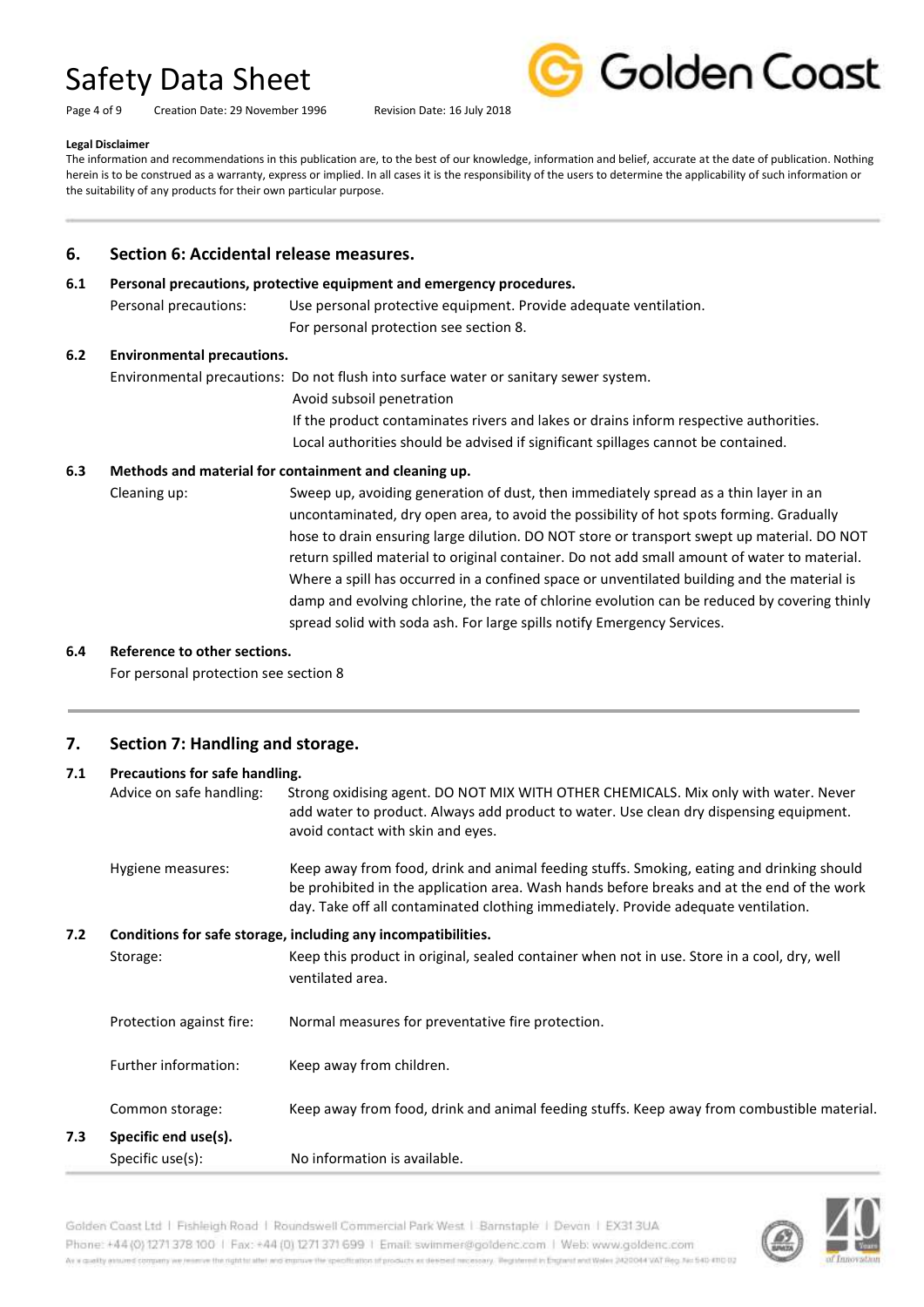Page 5 of 9 Creation Date: 29 November 1996 Revision Date: 16 July 2018



#### **Legal Disclaimer**

The information and recommendations in this publication are, to the best of our knowledge, information and belief, accurate at the date of publication. Nothing herein is to be construed as a warranty, express or implied. In all cases it is the responsibility of the users to determine the applicability of such information or the suitability of any products for their own particular purpose.

### **8. Section 8: Exposure controls/personal protection.**

#### **8.1 Control parameters.**

EU. Indicative Exposure and Directives relating to the protection of risks related to work exposure to chemical, physical and biological agents.

| Sodium Dichloroisocyanurate Dihydrate |                       |                       |  |
|---------------------------------------|-----------------------|-----------------------|--|
| State                                 | 8 hour TWA            | 15 min STEL           |  |
| JK                                    | 1.5 mg/m <sup>3</sup> | 2.9 mg/m <sup>3</sup> |  |

#### **8.2 Exposure controls.**

| <b>Engineering measures:</b> | Fume cupboard required when vapours/aerosol are generated |  |
|------------------------------|-----------------------------------------------------------|--|
|                              | Refer to protective measures listed in sections 7 and 8.  |  |

| Personal protective equipment |                                                                                                                                                                                                      |  |  |  |
|-------------------------------|------------------------------------------------------------------------------------------------------------------------------------------------------------------------------------------------------|--|--|--|
| Respiratory protection:       | In case of brief exposure or low pollution use respiratory filter device Filter AB2P2. Filter<br>AB2P3. In case of intensive or longer exposure use self-contained respiratory protective<br>Device. |  |  |  |
| Hand protection:              | Wear protective gloves. The selected protective gloves have to satisfy the specifications of<br>EU Directive 89/686/EEC and EN 374.                                                                  |  |  |  |
| Eye protection:               | Wear safety glasses approved to standard EN 166.                                                                                                                                                     |  |  |  |
| Skin and body protection:     | Wear appropriate clothing to prevent repeated or prolonged skin contact.                                                                                                                             |  |  |  |

#### **Environmental exposure controls**

Dispose of in accordance with all applicable local and national regulations.

#### **9. Section 9: Physical and chemical properties.**

#### **9.1 Information on basic physical and chemical properties.**

| Form:                                                    | Granules                        |
|----------------------------------------------------------|---------------------------------|
| Colour:                                                  | Whitish                         |
| Odour:                                                   | Characteristic chlorine         |
| pH @ 20°C:                                               | $7.0 - 10\%$ (aqueous solution) |
| Melting point:                                           | Not applicable                  |
| Boiling point/boiling range:                             | Not applicable                  |
| Water solubility:                                        | 260gm /litre @ 25 $^{\circ}$ C  |
| Partition coefficient:noctonol/water: No data available. |                                 |
| Explosive properties:                                    | Product is not explosive        |
| Oxidising properties:                                    | No data available               |

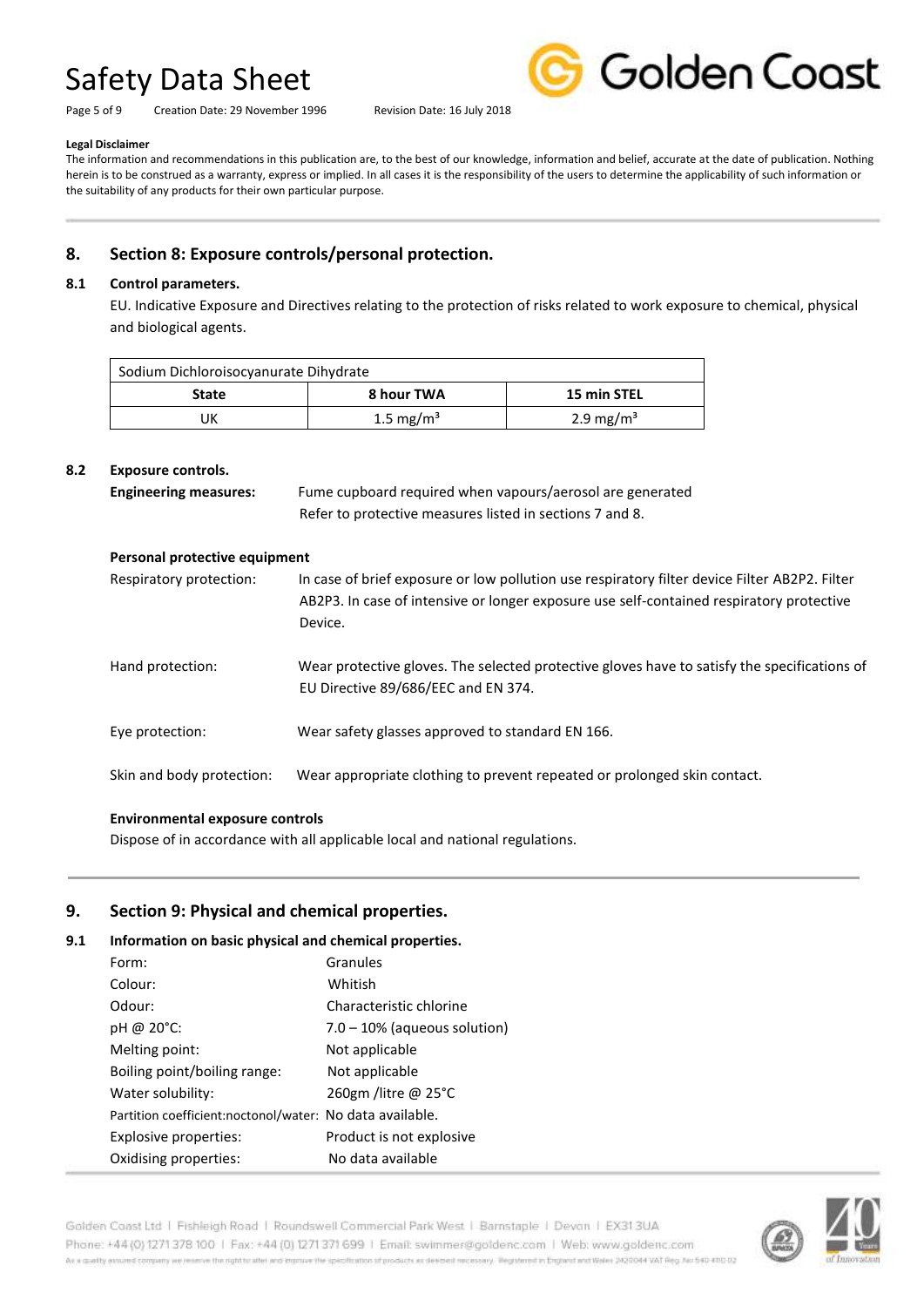Page 6 of 9 Creation Date: 29 November 1996 Revision Date: 16 July 2018



#### **Legal Disclaimer**

The information and recommendations in this publication are, to the best of our knowledge, information and belief, accurate at the date of publication. Nothing herein is to be construed as a warranty, express or implied. In all cases it is the responsibility of the users to determine the applicability of such information or the suitability of any products for their own particular purpose.

#### **9.2 Other Information**

No further information.

| 10.               | Section 10: Stability and reactivity.                                                                                                    |                                                                                                                                                                                      |  |  |
|-------------------|------------------------------------------------------------------------------------------------------------------------------------------|--------------------------------------------------------------------------------------------------------------------------------------------------------------------------------------|--|--|
| 10.1              | Reactivity.<br>Reactivity:                                                                                                               | No information available.                                                                                                                                                            |  |  |
| 10.2 <sub>1</sub> | <b>Chemical stability.</b><br>Chemical stability:                                                                                        | No information available.                                                                                                                                                            |  |  |
| 10.3              | Possibility of hazardous reactions.<br>Hazardous reactions:<br>Gives off hydrogen by reaction with metals. Reacts exothermic with water. |                                                                                                                                                                                      |  |  |
| 10.4              | Conditions to avoid.<br>Conditions to avoid:                                                                                             | Damp or slightly wet conditions may slowly liberate hazardous gases. (Will gradually<br>degenerate to Nitrogen Trichloride)                                                          |  |  |
| 10.5              | Incompatible materials.<br>Materials to avoid:                                                                                           | Avoid contact with water on concentrated material in the container. Avoid contact with<br>easily oxidisable material such as organic compounds, reducing agents, Nitrogen containing |  |  |
| 10.6              | Hazardous decomposition products.                                                                                                        |                                                                                                                                                                                      |  |  |
|                   | Haz.Decomp.products:                                                                                                                     | Decomposes above 240°C forming chlorine, nitrogen, trichloride, nitrogen oxides, carbon                                                                                              |  |  |

dioxide, cyanates and carbon monoxides.

### **11. Section 11: Toxicological information.**

#### **11.1 Information on toxicological effects.**

**Toxicity Values** Sodium Dichloroisocyanurate Dihydrate.

|             | Route | <b>Species</b>                                                                                                                                                                                                                                                                          | <b>Test</b> | Value  | <b>Units</b> |                      |  |
|-------------|-------|-----------------------------------------------------------------------------------------------------------------------------------------------------------------------------------------------------------------------------------------------------------------------------------------|-------------|--------|--------------|----------------------|--|
|             | Oral  | Rat                                                                                                                                                                                                                                                                                     | LD50        | >1,400 | Mg/kg        |                      |  |
|             | Oral  | <b>Human</b>                                                                                                                                                                                                                                                                            | LD50        | 3,570  | Mg/kg        | (lowest lethal dose) |  |
| Ingestion:  |       | Swallowing can result in nausea, vomiting, diarrhoea, abdominal pain, ulceration of the<br>stomach, lachrymation, difficulty in breathing, loss of consciousness., coma and possible<br>death.                                                                                          |             |        |              |                      |  |
| Inhalation: |       | Inhalation of the dust will result in respiratory irritation. Decomposes when wet to evolve<br>chlorine gas. Inhalation of chlorine will result in severe respiratory irritation. Delayed effects<br>can include shortness of breath, severe headaches, pulmonary oedema and pneumonia. |             |        |              |                      |  |
| Skin:       |       | Contact with the skin will result in mild irritation. Repeated or prolonged skin contact may<br>lead to allergic contact dermatitis.                                                                                                                                                    |             |        |              |                      |  |

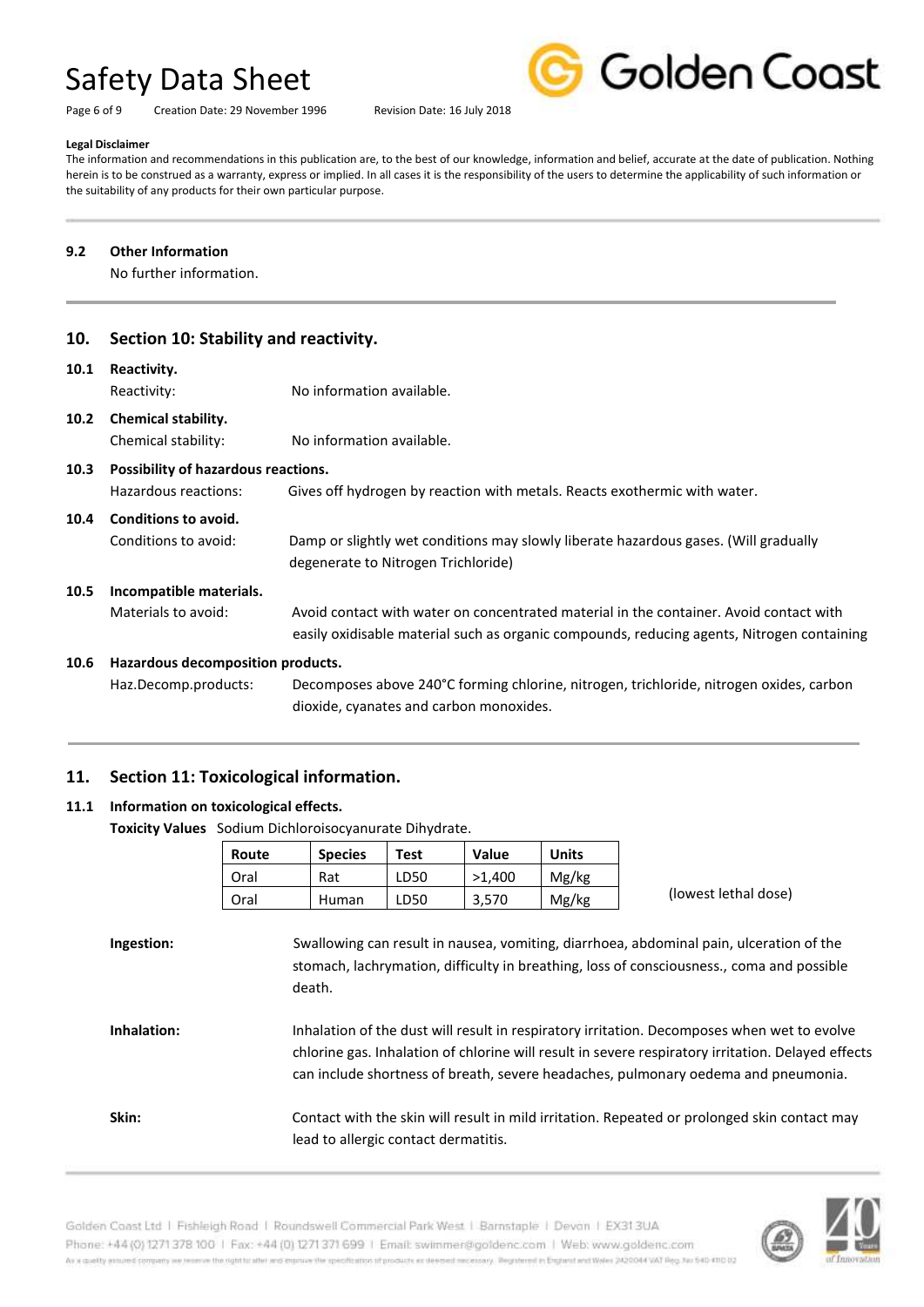Page 7 of 9 Creation Date: 29 November 1996 Revision Date: 16 July 2018



#### **Legal Disclaimer**

The information and recommendations in this publication are, to the best of our knowledge, information and belief, accurate at the date of publication. Nothing herein is to be construed as a warranty, express or implied. In all cases it is the responsibility of the users to determine the applicability of such information or the suitability of any products for their own particular purpose.

| Eyes: |                             | A severe eye irritant. Contamination of the eyes can result in permeant injury. Corrosive to<br>eyes; contact can cause corneal burns. |
|-------|-----------------------------|----------------------------------------------------------------------------------------------------------------------------------------|
|       | Sensitisiation:             | No further information available.                                                                                                      |
|       | <b>Further information:</b> | No further information available.                                                                                                      |

#### **12. Section 12: Ecological information.**

#### **12.1 Toxicity.**

#### **Acute Toxicity**

Highly toxic to aquatic life: DO NOT discharge into lakes, ponds or streams, DO NOT discharge into public waters unless in Accordance with consent to discharge orders.

Sodium Dichloroisocyanurate Dihydrate.

| <b>Species</b> | Time | <b>Test</b> | Value | <b>Units</b> |
|----------------|------|-------------|-------|--------------|
| Fish           | 96hr | LC50        | 1.000 | Mg/l         |
| Daphna Mangna  | 48hr | LC50        | 1,000 | Mg/l         |

#### **12.2 Persistence and degradability.**

Persistence and degradability: No data available.

#### **12.3 Bioaccumulation potential.**

Bioaccumlative potential: Not expected to bioaccumulate.

#### **12.4 Mobility in soil.**

Mobility in soil: Soluble in water, predicted to have high mobility in soil.

#### **12.5 Results of PBT and vPvB assessment.**

PBT and PvB assessment: No data available.

#### **12.6 Other adverse effects.**

Remarks: Harmful effects to aquatic organisms due to pH shift. Neutralization is necessary before waste water is discharged into water treatments plants

#### **13.1 Waste treatment methods.**

| Product:                | Disposal together with normal waste is not allowed. Special disposal is required according<br>to local regulations. Do not let product enter drains. Contact waste disposal services.          |
|-------------------------|------------------------------------------------------------------------------------------------------------------------------------------------------------------------------------------------|
| Contaminated packaging: | Empty contaminated packaging thoroughly. They can re-cycled after thorough and proper<br>cleaning. Packaging that cannot be cleaned is to be disposed of in the same manner as the<br>product. |
| Waste Catalogue No:     | No waste code according to European Waste Catalogue can be assigned for this product, as<br>the intended use dictates the assignment. The waste code is established in consultation            |

Golden Coast Ltd | Fishleigh Road | Roundswell Commercial Park West | Barnstaple | Devon | EX313UA Phone: +44 (0) 1271 378 100 | Fax: +44 (0) 1271 371 699 | Email: swimmer@goldenc.com | Web: www.goldenc.com As a quality annumel company we reserve the right to alter and improve the specification of products as determining received measury. Registered in Enginmed in this mid Wales (AQDO44 VAT Reg. No 540-410 0)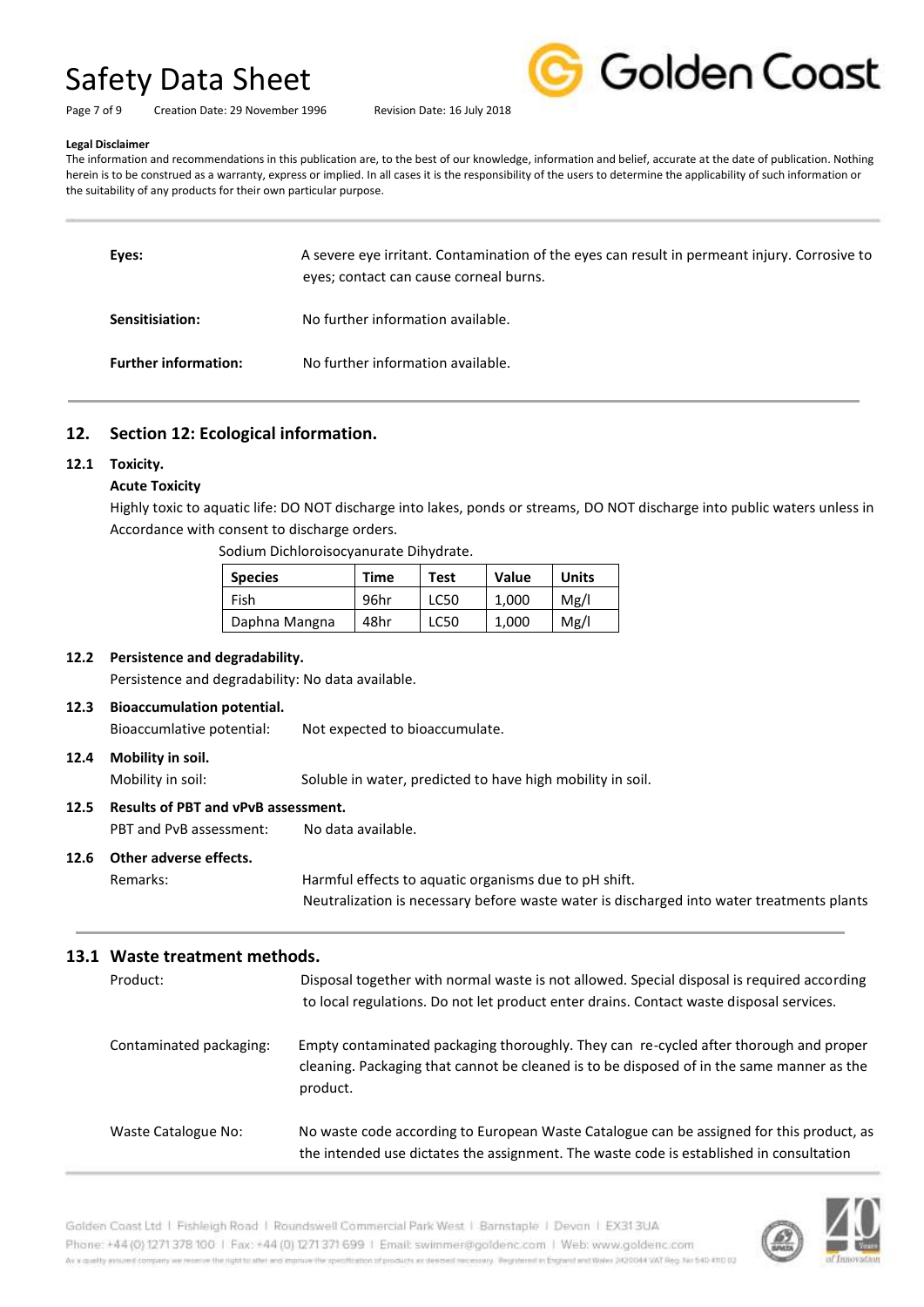

Page 8 of 9 Creation Date: 29 November 1996 Revision Date: 16 July 2018

#### **Legal Disclaimer**

The information and recommendations in this publication are, to the best of our knowledge, information and belief, accurate at the date of publication. Nothing herein is to be construed as a warranty, express or implied. In all cases it is the responsibility of the users to determine the applicability of such information or the suitability of any products for their own particular purpose.

with the regional waste disposer.

#### **14. Section 14: Transport information.**

### **14.1 UN number.**

3077

### **14.2 UN proper shipping name.**

3077 ENVIRONMENTALLY HAZARDOUS SUBSTANCE, SOLID N.O.S (SODIUM DICHLOROISOCYANURATE DIHYDRATE)

#### **14.3 Transport hazard class(es).**

| Class:               | q  |
|----------------------|----|
| Classification code: | M7 |
| Hazard label:        | 90 |
| Transport Category:  | з  |

### **14.4 Packing group.**

III

**14.5 Environmental hazards.**

Environmentally hazardous: Yes Marine Pollutant: Yes

- **14.6 Special precautions for user.** Not applicable
- **14.7 Transport in bulk according to annex II of MARPOL 73/78 and the IBC code.** N/A

#### **15. Section 15: Regulatory information.**

**15.1 Safety, health and environmental regulations/legislation specific for the substance or mixture.** This Safety Data Sheet is provided in compliance with REACH Regulation (EC) No 1907/2006

#### **15.2 Chemical safety assessment.**

Currently we do not have any information from our supplier on this.

#### **16. Section 16: Other information.**

Full text of H-statements as referred to under sections 2 and 3

- H302 Harmful if swallowed
- H319 Causes serious eye irritation
- H335 May cause respiratory irritation
- H400 Very toxic to aquatic life
- H410 Very toxic to aquatic life with long lasting effects
- EUH031 Contact with acids liberates toxic gas.